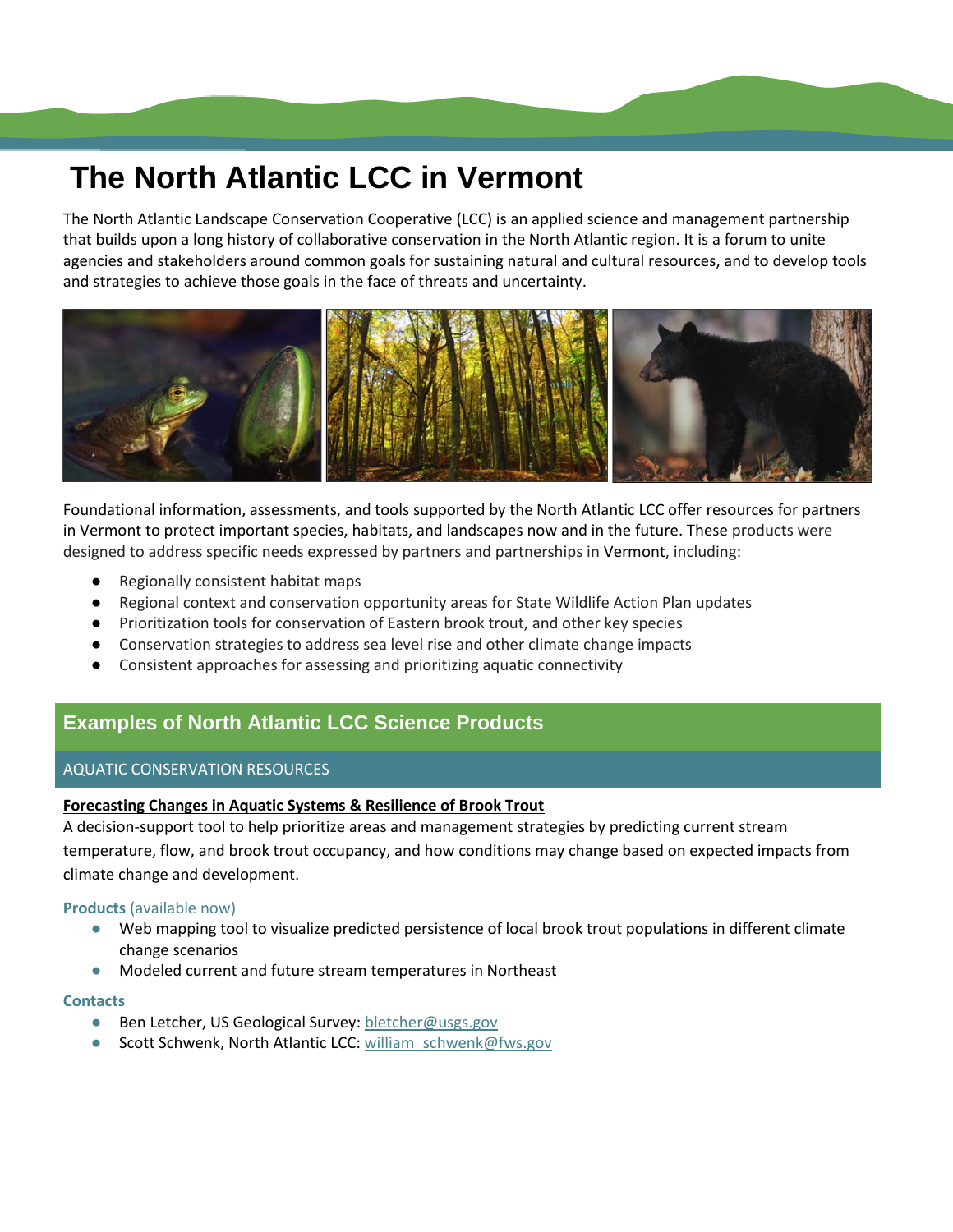#### **Learn more**

- [Interactive Catchment](http://ice.ecosheds.org/)  [Explorer](http://ice.ecosheds.org/)
- [North Atlantic LCC Projects](http://northatlanticlcc.org/projects/brook-trout-and-stream-temp-modeling/brook-trout-and-stream-temp-modeling)  [page](http://northatlanticlcc.org/projects/brook-trout-and-stream-temp-modeling/brook-trout-and-stream-temp-modeling)



## **North Atlantic Aquatic Connectivity Collaborative (NAACC)**

A network of partners sharing resources to collectively take on the work of assessing road-stream crossings across the region, the NAACC provides a framework for prioritizing upgrades to bridges and culverts in order to improve passage for fish and wildlife while increasing resiliency to future floods.

## **Products** (available now)

- Regional network of partners coordinating to assess and upgrade road-stream crossings
- Standard protocols and training for conducting road-stream assessments
- Regional database of road-stream crossings
- Web-based tools to prioritize upgrades based on both ecological benefits and resiliency

## **Contacts**

- Scott Jackson, University of Massachusetts Amherst: [sjackson@umass.edu](mailto:sjackson@umass.edu)
- Erik Martin, The Nature Conservancy: [emartin@tnc.org](mailto:emartin@tnc.org)
- Andrew Milliken, US Fish and Wildlife Service: [andrew\\_milliken@fws.gov](mailto:andrew_milliken@fws.gov)
- Scott Schwenk, North Atlantic LCC: william schwenk@fws.gov

## **Learn more**

- [North Atlantic LCC Projects page](http://northatlanticlcc.org/projects/aquatic-connectivity/restoring-aquatic-connectivity-and-increasing-flood-resilience)
- [North Atlantic Aquatic Connectivity Collaborative](http://www.streamcontinuity.org/)

## **North Atlantic Vernal Pool Cooperative**

A collaborative effort to create a comprehensive, spatial database of vernal pool locations in the Northeast and Mid-Atlantic regions with input from practitioners in order to inform conservation measures and future surveys.

## **Products** (available now)

- Secure GIS dataset of currently mapped vernal pool locations in the North Atlantic LCC region, including potential and verified pools
- Overview of vernal pool mapping and certification approaches employed in the region
- Methodology for identifying potential vernal pool sites using LiDAR and OBIA technology

## **Contacts**

- Steve Faccio, Vermont Center for Ecostudies: sfaccio@vtecostudies.org
- Scott Schwenk, North Atlantic LCC: william schwenk@fws.gov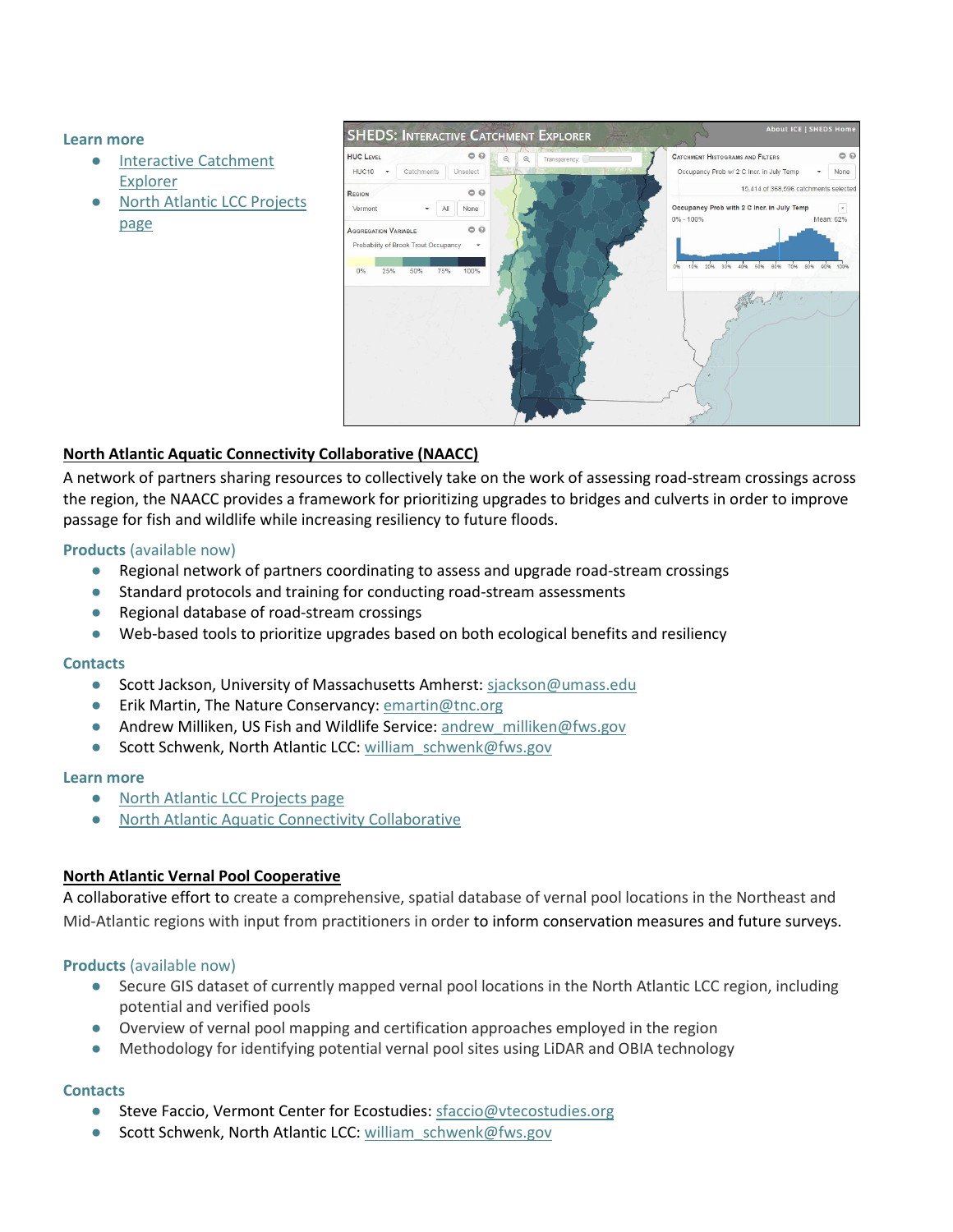#### **Learn more**

- [North Atlantic LCC Projects page](http://northatlanticlcc.org/projects/vernal-pools/vernal-pool-mapping-and-conservation)
- [Vermont Center for Ecostudies](http://vtecostudies.org/projects/forests/vernal-pool-conservation/north-atlantic-vernal-pool-data-cooperative/)
- [North Atlantic LCC Conservation Planning Atlas: Level 1 data](http://nalcc.databasin.org/datasets/2598ed7c6e16461d9e4478967ad3f992)
- **[North Atlantic LCC Conservation Planning Atlas: Level 2 data](http://nalcc.databasin.org/datasets/b46351fa598549e6a7c6073f490226ce)**

#### LANDSCAPE CONSERVATION RESOURCES

#### **Connecticut the Connecticut**

A collaborative effort using input from diverse partners to develop models that help identify key areas in the Connecticut River watershed that can support resilient ecosystems and associated species as part of an interconnected network of core areas.

#### **Products** (available now)

- Network of core areas and connections representing conservation priorities
- A suite spatial tools for assessing relative integrity, resiliency, species habitat suitability and conservation opportunities
- Predictions about climate change and development probabilities
- A watershed-wide prioritization of protection and restoration opportunities

#### **Contacts**

- Kevin McGarigal, UMass Amherst[: mcgarigalk@eco.umass.edu](mailto:mcgarigalk@eco.umass.edu)
- Scott Schwenk, North Atlantic LCC: william schwenk@fws.gov

#### ● **Learn more**

- [Connect the Connecticut website](http://www.connecttheconnecticut.org/)
- [North Atlantic LCC Conservation Planning Atlas](http://nalcc.databasin.org/galleries/e51d8d30bb1c48329326d24160fbf832)

#### **Habitat Capability Models for Representative Species**

These models can be used to identify potential conservation priorities based on areas that offer high quality habitat for a set of 30 representative species, selected because they typify lifecycles and habitat requirements for a larger group of species, are sensitive to landscape changes, and can be monitored feasibly.

#### **Products** (available now)

● Models for 30 species, including black bear, wood turtle, and ovenbird, which collectively represent all major ecosystem/habitat types in the region

#### **Contact**

- Kevin McGarigal, UMass Amherst: [mcgarigalk@eco.umass.edu](mailto:mcgarigalk@eco.umass.edu)
- Scott Schwenk, North Atlantic LCC: william schwenk@fws.gov

#### **Learn more**

- [North Atlantic LCC Projects page](http://northatlanticlcc.org/projects/designing-sustainable-landscapes/designing-sustainable-landscapes)
- [UMass Designing Sustainable Landscapes page](http://jamba.provost.ads.umass.edu/web/lcc/DSL_documentation_species.pdf)
- [North Atlantic LCC Conservation Planning Atlas](http://nalcc.databasin.org/galleries/dc2f56fa047144f0a9659c3709e022f2) (See "Wildlife Species Models" folder)



*Sweet spots for ruffed grouse: The dark blue values indicate areas of relatively high habitat value for ruffed grouse and species with similar requirements.*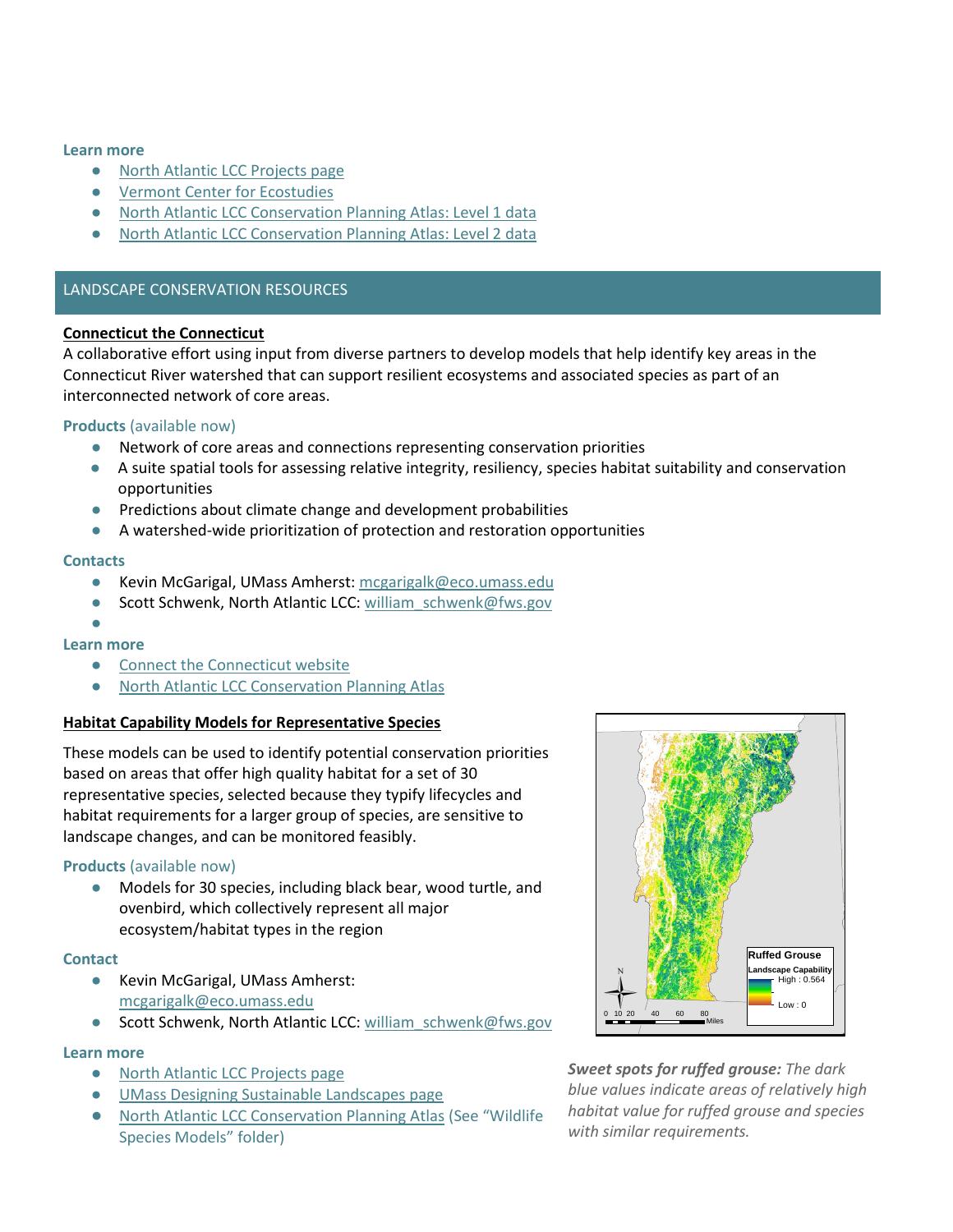## **The Index of Ecological Integrity (IEI)**

This tool identifies areas with the greatest capability to support biodiversity now and into the future by assessing the intactness and resilience to sustain key biological functions over time, relative to other sites within the same ecological system (habitat class).

## **Products** (available now)

● Maps of the relative integrity of ecological systems at regional, state, and watershed scales (For stratified versions, contact North Atlantic LCC GIS Analyst Renee Vieira Farnsworth[: renee\\_vieira@fws.gov\)](mailto:renee_vieira@fws.gov)

## **Contacts**

- Kevin McGarigal, University of Massachusetts Amherst: [mcgarigalk@eco.umass.edu](mailto:mcgarigalk@eco.umass.edu)
- Scott Schwenk, North Atlantic LCC: [wiliam\\_schwenk@fws.gov](mailto:wiliam_schwenk@fws.gov)

## **Learn more**

- [North Atlantic LCC Projects page](http://northatlanticlcc.org/projects/designing-sustainable-landscapes/designing-sustainable-landscapes)
- [UMass Designing Sustainable Landscapes page](http://jamba.provost.ads.umass.edu/web/lcc/DSL_documentation_integrity.pdf)
- **[North Atlantic LCC Conservation Planning Atlas](http://nalcc.databasin.org/datasets/af3a93f96d3040ac8c57ce61f47fc864)**

## **Regional Conservation Opportunity Areas (RCOAs)**

This ongoing collaborative effort has brought technical experts from 13 states representing fish and wildlife agencies, federal programs, conservation organizations, and universities together to develop a regional conservation design that lays the groundwork for unified conservation action across the entire Northeast region. The resulting resources offer voluntary guidance for partners to identify the best opportunities for conserving and restoring terrestrial, aquatic, and coastal ecosystems and the host of different species that depend on them.

## **Products** (Version 1.0 available now)

- Spatially delineated network of core areas and connectors across the Northeast
- Suite of regionally consistent datasets offering decision support through five conservation approaches: Terrestrial Core Networks, Aquatic Core Networks, Connectivity, Restoration, and Important Habitats for imperiled species and Species of Greatest Conservation Need

## **Contact**

● Steve Fuller, North Atlantic LCC[: sfuller71@comcast.net](mailto:sfuller71@comcast.net)

## **Learn more**

**• Regional Conservation Opportunity Areas Version 1.0** [website](http://rcoa.cicapps.org/)



*Visualizing integrity: The dark blue values indicate areas that are most likely to sustain ecological functions over time according to a suite of key metrics.*



*One region, 13 states, thousands of conservation opportunities: Partners worked together to develop a regional conservation design that lays the groundwork for unified conservation action across the Northeast.*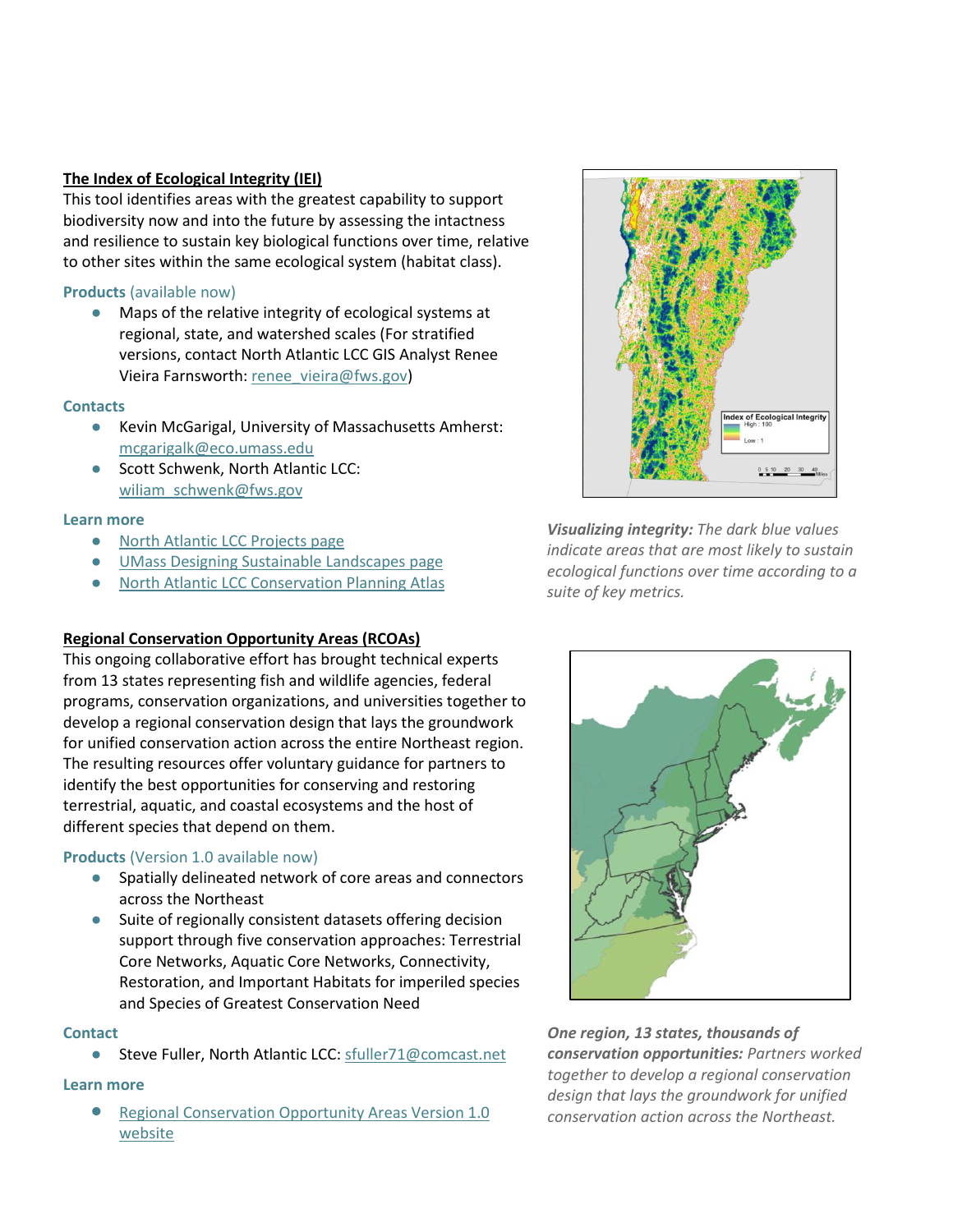## **North Atlantic LCC Partners & Contributors in Vermont**

**Steering Committee** Eric Palmer and Kim Royar *Vermont Department of Fish and Wildlife* Colleen Madrid *U.S. Forest Service, Green Mountain National Forest* Chris Hilke *National Wildlife Federation* Scot Williamson *Wildlife Management Institute*

**Technical Committee** Eric Sorenson *Vermont Department of Fish and Wildlife*

**Science Delivery Team** Jens Hilke and Jon Kart *Vermont Department of Fish and Wildlife*

**Regional Conservation Opportunity Areas Project** Rich Kirn and Eric Sorenson *Vermont Department of Fish and Wildlife* Steve Fiske and Rich Langdon *Vermont Department of Environmental Conservation*

**Lakes and Ponds Classification** Kellie Merrell *Vermont Department of Environmental Conservation* **Connect the Connecticut** Eric Sorenson *Vermont Department of Fish and Wildlife*

**North Atlantic Vernal Pool Data Cooperative** Dan Lambert *High Branch Conservation Services* Steve Faccio and Kent McFarland *Vermont Center for Ecostudies* Mark Ferguson *Vermont Fish and Wildlife Department* Sean MacFaden and Jarlath O'Neil-Dunne *University of Vermont*

**North Atlantic Aquatic Connectivity Collaborative** Rich Kirn *Vermont Department of Fish and Wildlife* Glenn Gingras *Vermont Agency of Transportation* Madeleine Lyttle and Chris Smith *U.S. Fish and Wildlife Service, Lake Champlain Office* Rose Paul *The Nature Conservancy* Roy Schiff *Milone & MacBroom*